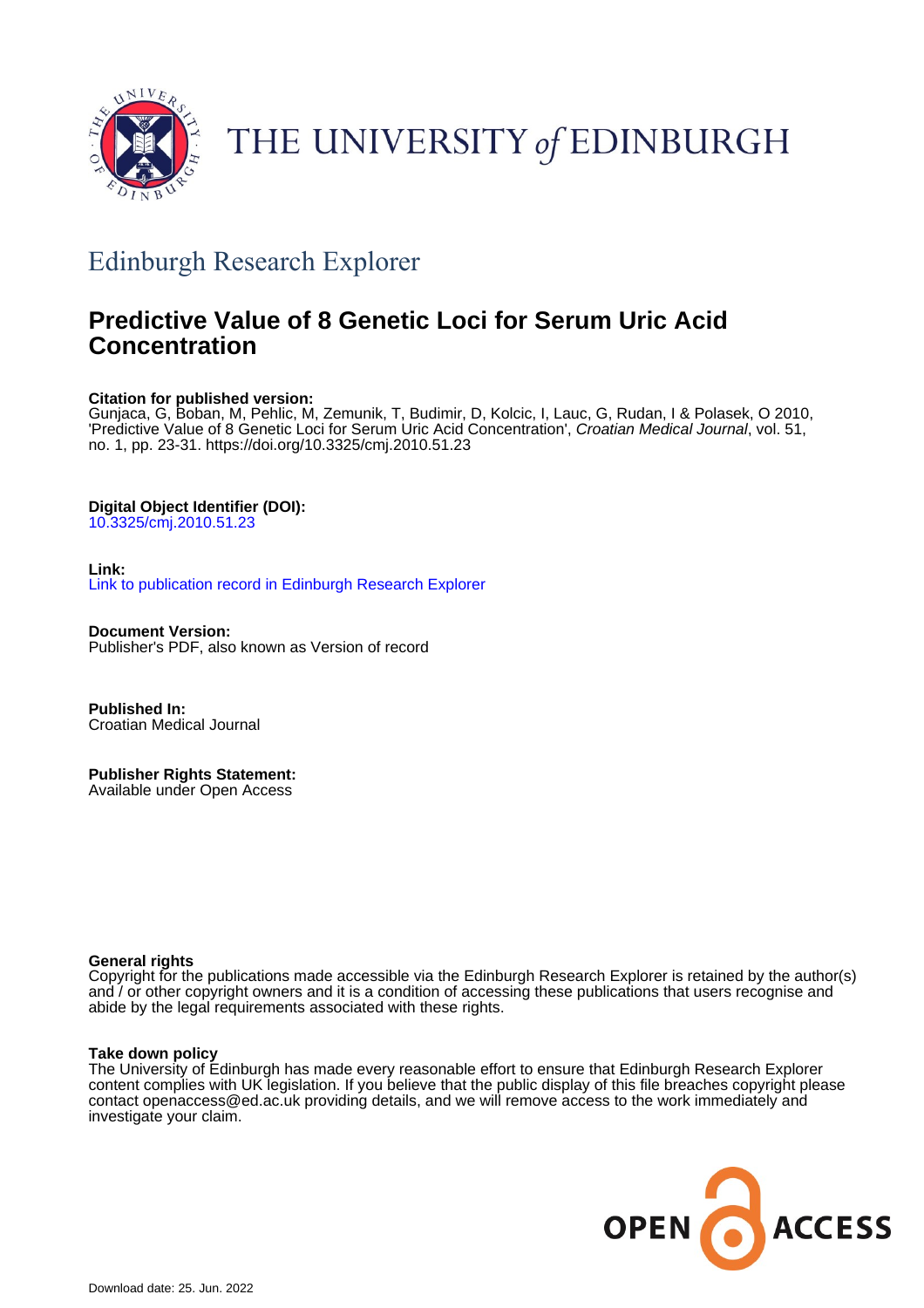## Predictive Value of 8 Genetic Loci for Serum Uric Acid Concentration

**Aim** To investigate the value of genomic information in prediction of individual serum uric acid concentrations.

**Methods** Three population samples were investigated: from isolated Adriatic island communities of Vis (n=980) and Korčula (n=944), and from general population of the city of Split (n=507). Serum uric acid concentration was correlated with the genetic risk score based on 8 previously described genes: PDZK1, GCKR, SLC2A9, ABCG2, LR-RC16A, SLC17A1, SLC16A9, and SLC22A12, represented by a total of 16 single-nucleotide polymorphisms (SNP). The data were analyzed using classification and regression tree (CART) and general linear modeling.

**Results** The most important variables for uric acid prediction with CART were genetic risk score in men and age in women. The percent of variance for any single SNP in predicting serum uric acid concentration varied from 0.0%- 2.0%. The use of genetic risk score explained 0.1%-2.5% of uric acid variance in men and 3.9%-4.9% in women. The highest percent of variance was obtained when age, sex, and genetic risk score were used as predictors, with a total of 30.9% of variance in pooled analysis.

**Conclusion** Despite overall low percent of explained variance, uric acid seems to be among the most predictive human quantitative traits based on the currently available SNP information. The use of genetic risk scores is a valuable approach in genetic epidemiology and increases the predictability of human quantitative traits based on genomic information compared with single SNP approach.

Grgo Gunjača<sup>1</sup>, Mladen Boban<sup>1</sup>, Marina Pehlić<sup>1</sup>, Tatijana Zemunik<sup>1</sup>, Danijela Budimir, Ivana Kolčić<sup>2</sup>, Gordan Lauc3,4, Igor Rudan5,6, Ozren Polašek2

**CMI** 

1 University of Split School of Medicine, Split, Croatia

2 Andrija Štampar School of Public Health, Medical School, University of Zagreb, Zagreb, Croatia

3 University of Osijek, School of Medicine, Osijek, Croatia

4 University of Zagreb, Faculty of Pharmacy and Biochemistry, Zagreb, Croatia

5 Department of Public Health Sciences, The University of Edinburgh Medical School, Teviot Place, Edinburgh, UK

6 Croatian Centre for Global Health, University of Split School of Medicine, Split, Croatia

Received: December 29, 2009 Accepted: January 19, 2010

#### **Correspondence to:**

Ozren Polašek Andrija Štampar School of Public Health, Medical School, University of Zagreb, Rockefellerova 4 10000 Zagreb, Croatia *[opolasek@snz.hr](mailto: opolasek@snz.hr)*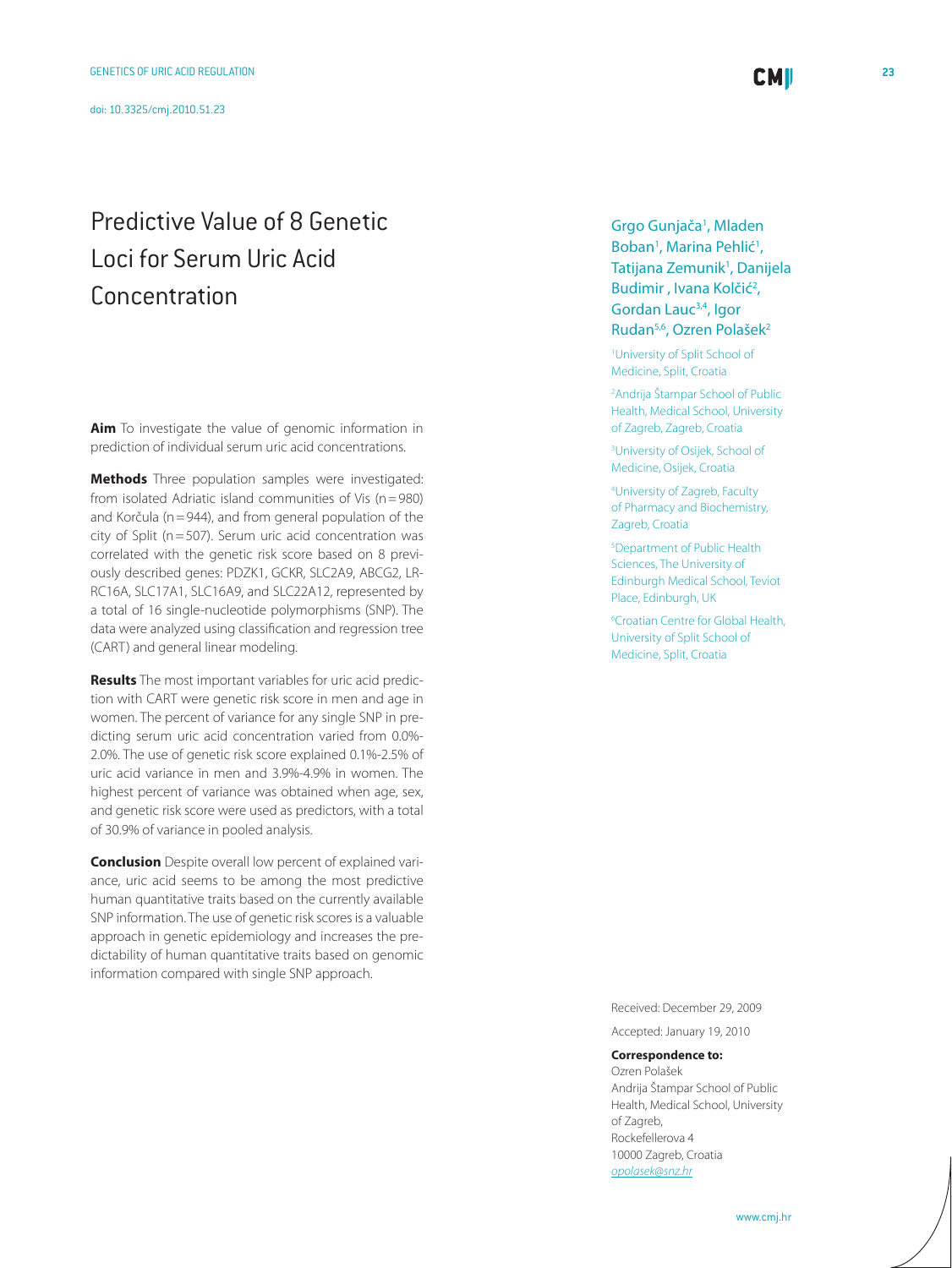Uric acid is the end product of purine metabolism in humans and higher primates and was initially believed to be a highly potent risk factor for disease development (1). This was confirmed in different studies that reported increased levels of serum uric acid in metabolic disorders and cancer (2-4). However, recent studies have reported possible beneficial effects of uric acid, especially in cardiovascular and neurological diseases of late onset (5,6). Possible protective effects are due to a strong antioxidant properties of uric acid (7). All these findings make uric acid a highly interesting research target in both epidemiology and genetics.

Efforts in the search for the genetic basis of uric acid concentrations have been focused on several candidate genes (8,9) and the recently described SLC2A9 has been found to be a gene with a major effect in humans, especially in women (10,11). SLC2A9, also known as Glut 9, is a member of the SLC2A facilitative glucose transporter family, which has an important role in the sugars metabolism (12). The gene encodes a putative transporter of 540 amino acids, which is closely related to several more members of the same gene family, with 44% and 38% resemblance to Glut5 and Glut1, respectively (12). The protein consists of 12 transmembrane domains, sugar motifs, and other signatures which facilitate sugars transport (13). The long form of this protein in humans is most strongly expressed in basolateral membranes of proximal renal tubular cells, the liver, and placenta, while the short isoform shows the strongest expression in the apical membranes of polarized renal tubular cells and in the placenta (12,14). Furthermore, it is expressed in chondrocytes from human articular cartilage, functioning as the key link between uric acid in serum and its deposits in gout (15). Three mRNA species have been described: a major transcript of 1.9 kb and 2 other transcripts of 3.1 and 5.0 kb, found primarily in the kidney and liver, but present at low levels in several other tissues (12). SLC2A9 was localized to chromosome 4 (4p15.3-p16) using a monochromosomal human/rodent somatic cell hybrid mapping panel (12). A recently published metaanalysis based on the 28 141 samples from 14 populations confirmed the strongest association of uric acid with SLC2A9 and also indicated several more genes that had smaller contribution in the overall uric acid variance, but reached genome-wide significance level (16).

The initial discovery of the SLC2A9 and its association with uric acid was made on the samples from the isolated community of island of Vis (10,17). This is a well-characterized research population, with great amount on information on its history and demographics (18-21), basic population genetics, and other genetic properties (22-24). One such study reported increased odds of nephrolithiasis in isolated populations (25), which was attributed to the existence of consanguinity in some of the island populations (18,26-30). Subsequent efforts in gene mapping in two of the Croatian Adriatic islands (Vis and Korčula) yielded a number of interesting results, including findings on genetic influence on height determination (31,32), lung function (33), chronic kidney disease (34), and levels of fasting glucose (35), serum lipids (36-38), creatinine (39), and plasma N-glycans (40), supporting the initial proposal that isolated populations present a very valuable and fundamentally advantageous research resource (17,18,41).

The aim of this study was to investigate the role of a set of 8 previously described genes in predicting the serum concentrations of uric acid in samples from 3 populations in Croatia.

#### Population and methods

#### Study population

This study was conducted on samples from 3 populations. The first sample included 986 unselected participants from the isolated community of the Croatian Adriatic island of Vis, recruited in 2003 and 2004. The second included 944 unselected adult participants from the eastern parts of the Korčula island, recruited in 2007. The third sample comprised 535 unselected adult participants from the city of Split, as a mainland control for the isolated communities. All participants were informed on the study aims and signed the informed consent before entering the study. Relevant ethics committees in Scotland and Croatia gave consent for the study performance.

#### Measurements

We conducted serum uric acid measurements at each of the 3 study sites (Vis, Korčula, and Split). After the blood extraction, blood samples were promptly centrifuged, aliquoted, and stored at -70°C. Subsequently, the samples were transported into the single certified laboratory in Zagreb, where all samples were analyzed using the uricase UV photometry by Olympus AU400 (Olympus Corp, Tokyo, Japan).

#### Genotyping

All 3 samples have extensive genetic information. Vis island sample was genotyped with Illumina HumanHap 300 chip,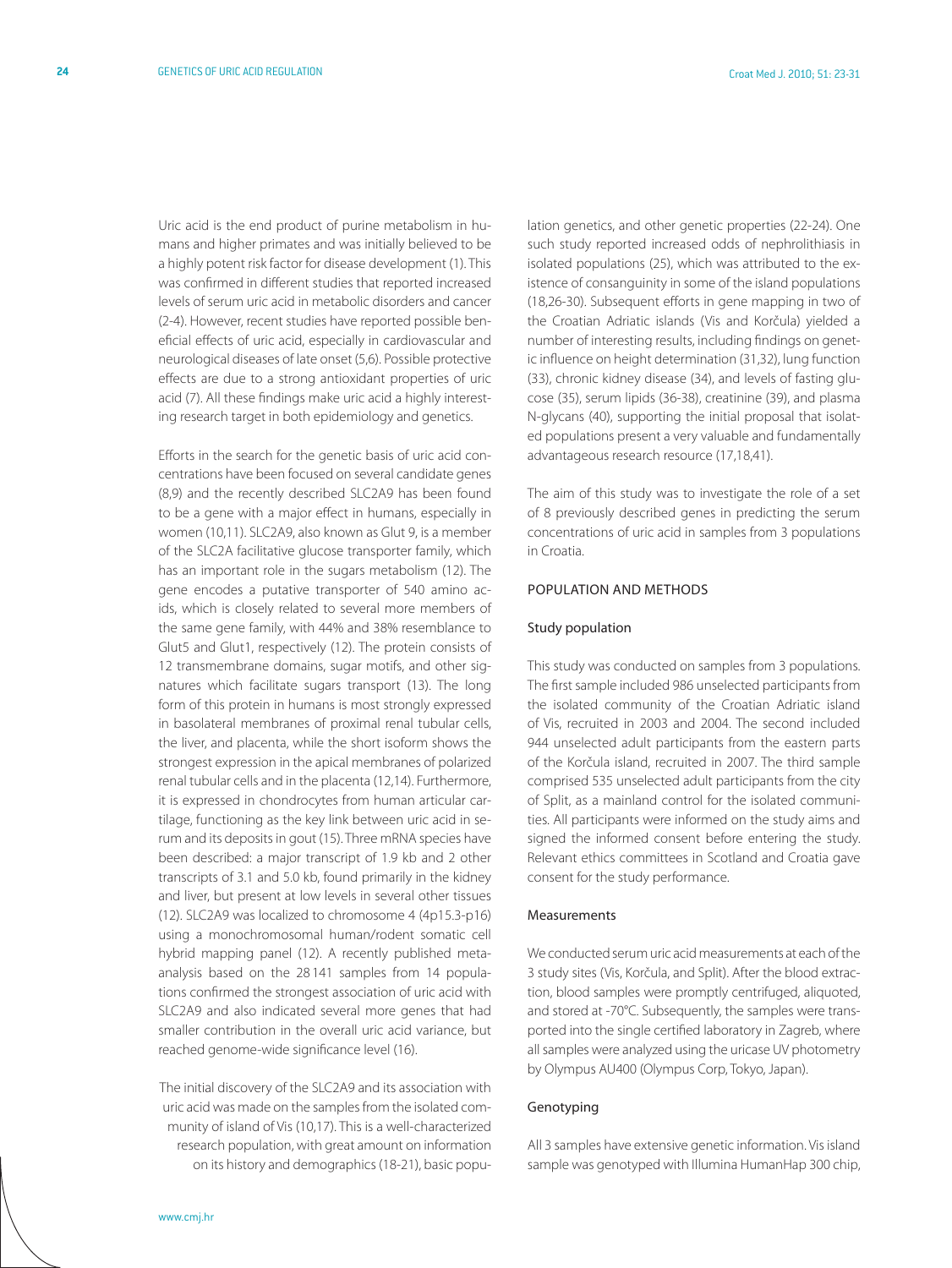with a total of 317 503 SNPs, while Korčula and Split samples were genotyped with Human CNV370 chip, containing 346 027 markers (32,42-44).

All 3 data sets were used to extract SNPs from the genes that were associated with the serum uric acid concentrations in the previous studies (16). Some of these SNPs were not available in all 3 samples. In these cases, we used the closest available SNP from the same gene that was present in all 3 data sets, resulting in a total of 16 SNPs associated with uric acid, belonging to a total of 8 genes (Table 1). Based on this information, genetic score was calculated for each individual. The score was defined as the weighted sum of the information from the selected alleles, with weights proportional to the percent of variance explained in a previously published meta-analysis (16). Each allele within the same gene was weighted with the equal percent of variance that was reported for a given gene. Genetic risk scores were calculated using PLINK version 1.00 (Center for Human Genetic Research, Massachusetts General Hospital and the Broad Institute of Harvard & MIT, Cambridge, MA, USA), using "score" option (45).

#### Statistical analysis

Classification and regression tree (CART), a simple predictive data mining technique, was used in predicting the uric acid concentration. The model was built with untransformed uric acid values and a total of 20 predictor variables: age, sex, study site, genetic risk score, and 16 selected SNPs. Ten crossvalidations were used in order to avoid model over-fitting. The main result of this approach is the variable importance, a numerical representation of the strength of association between the predictors and predicted variable. Importance is also expressed as the normalized estimate for each predictor, where the strongest predictor is assigned a value of 100%, while the others are ranked according to their decreasing relative importance. Additionally, CART was also used to define the age limit at which the strongest change in the uric acid concentration is recorded. This model was calculated for women only. Furthermore, general linear modeling was used to estimate the percent of variance explained (adjusted  $R^2$ ) by either genetic risk scores or the single SNP, and also to estimate the maximum percent of variance explained by age, sex, and genomic information. Four general linear models were based on various predictors, aiming to investigate the percent of variance of serum uric acid that was attributed to these predictors. The initial model was built with age and sex as predictor variables in order to establish the predictive value of these 2 variables. The second model was built for every sub-sample and SNP, and the range of  $R<sup>2</sup>$  was recorded (the smallest and the greatest values are reported in the table), in order to establish the possibility to use any single SNP in uric acid concentration prediction. The third model was built with genetic risk scores only in order to allow comparison with the models which included single SNP only. The final, fourth model was based on age, sex study site, and genetic risk score. In order to obtain the normal data distribution, serum uric acid was log transformed.

| Gene abbreviation               | Gene aliases            | Corresponding protein name                                                                                                   | Chromosome      | <b>SNP</b>                                                                  |
|---------------------------------|-------------------------|------------------------------------------------------------------------------------------------------------------------------|-----------------|-----------------------------------------------------------------------------|
| PDZK1                           | CLAMP, NHERF3,<br>PDZD1 | Na(+)/H(+) exchange regulatory cofactor NHE-RF3                                                                              |                 | rs1797052<br>rs1298954                                                      |
| <b>GCKR</b>                     |                         | Glucokinase regulatory protein (also glucokinase hexokinase 4<br>regulator)                                                  | $\mathfrak{D}$  | rs780094                                                                    |
| SLC <sub>2</sub> A <sub>9</sub> | GI UT9                  | Solute carrier family 2, facilitated glucose transporter member 9<br>(also glucose transporter type 9)                       | $\overline{4}$  | rs13129697<br>rs4447863<br>rs13131257<br>rs6449213<br>rs1014290<br>rs733175 |
| ABCG2                           |                         | ABC15, BMDP, CDw338 ATP-binding cassette sub-family G member 2 (also ABC trans-<br>porter; breast cancer resistance protein) | $\overline{4}$  | rs2231142                                                                   |
| LRRC16A                         | CARMIL                  | Leucine rich repeat containing 16                                                                                            | 6               | rs9358856                                                                   |
| SLC17A3                         | NAPI-1, NPT1            | Solute carrier family 17 member 3                                                                                            | 6               | rs9393672<br>rs942379                                                       |
| SLC16A9                         | MCT9                    | Solute carrier family 16 member 9                                                                                            | 10 <sup>2</sup> | rs2242206                                                                   |
| <b>SLC22A12</b>                 | URAT1                   | Solute carrier family 22 member 12                                                                                           | 11              | rs2078267<br>rs505802                                                       |

Table 1. Genes, their corresponding chromosomes, and single-nucleotide polymorphisms (SNP) included in this study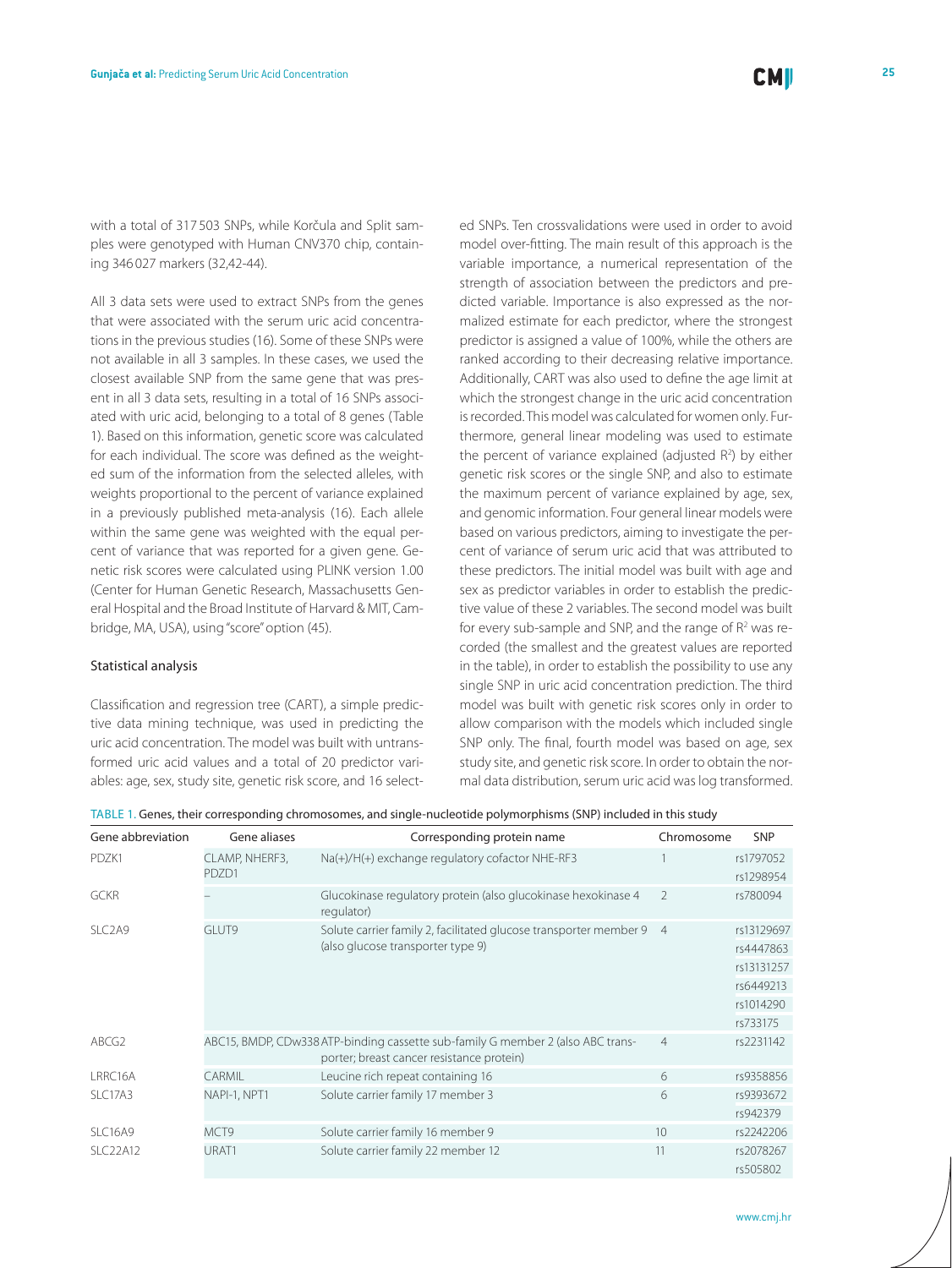The same predictor set was used in both CART and general linear modeling. The analysis was performed in SPSS (SPSS Inc, Chicago, IL, USA), with significance set at *P*<0.05.

#### **RESULTS**

A total of 2431 samples were included in the analysis, with the most samples from Vis Island and the fewest from Split (Table 2). The breakdown according to basic characteristics indicated a number of significant differences across these samples (Table 2).

The use of CART in the initial model indicated that sex was the most influential predictor variable for the entire data set, without an indication of differences across samples ([web extra material 1](http://www.cmj.hr/2010/51/1/gunjaca web extra 1.pdf)). The subsequent models were made for each sex separately, indicating that the most influential variable in men was genetic risk score, while in women it was age (web extra material 1). Due to the fact that we observed a strong deflection point in women, we used another CART model where only age was forced into the classification in order to find the age when the strongest change is recorded. It was recorded between 51 and 52 years, which was also confirmed by the scatterplot, whereas men had more or less similar values of uric acid across age groups (web extra material 2). The final CART model was made for 2 groups of women: those aged ≤52 years and those older than 52 years. In the younger group, the most influential variable was genetic risk score, while in the older it was age [\(web extra material 1](http://www.cmj.hr/2010/51/1/gunjaca web extra 1.pdf)).

| TABLE 2. Basic characteristics of the 3 samples included in the analysis |  |  |
|--------------------------------------------------------------------------|--|--|

| Trait                                                          | Vis island    | Korčula island | Split         | Ρ                      |
|----------------------------------------------------------------|---------------|----------------|---------------|------------------------|
| Sex; No. (%):                                                  |               |                |               |                        |
| men                                                            | 409 (41.7)    | 336 (35.6)     | 219(43.2)     | $0.004*$               |
| women                                                          | 571 (58.3)    | 608 (64.4)     | 288 (56.8)    |                        |
| Age in years; median (interquartile range)                     | 56.0(24.0)    | 57.0 (20.0)    | 51.0(22.0)    | $< 0.001$ <sup>+</sup> |
| Uric acid (µmol/L); median (interquartile range)               | 303.0 (129.0) | 288.0 (108.0)  | 279.0 (120.0) | < 0.001                |
| Genetic risk score <sup>+</sup> ; median (interquartile range) | 0.955(0.566)  | 0.960(0.236)   | 1.128 (0.558) | < 0.001                |
| Total                                                          | 980           | 944            | 507           |                        |
| $\sqrt[k]{2}$ test.<br>† Kruscall-Walis test.                  |               |                |               |                        |

‡Calculated only for participants who were typed at all 16 loci was used for statistical comparison among the three locations.

TABLE 3. Percent of variance explained (R<sup>2</sup>) based on the general linear modeling, where serum uric acid was the predicted variable, while different predictors were used in each model

| Site             | Model 1<br>(age and sex) $*$ | Model 2<br>(genetic risk score) | Model 3<br>(single single-nucleotide<br>polymorphisms) | Model 4<br>(age, sex, study site,<br>and genetic risk score)* |
|------------------|------------------------------|---------------------------------|--------------------------------------------------------|---------------------------------------------------------------|
| Vis:             |                              |                                 |                                                        |                                                               |
| women            | 7.7                          | 3.9                             | $0.0 - 2.0$                                            | 11.2                                                          |
| men              | 0.2                          | 0.1                             | $0.0 - 0.1$                                            | 0.2                                                           |
| total            | 17.4                         | 1.5                             | $0.0 - 1.7$                                            | 18.9                                                          |
| Korčula:         |                              |                                 |                                                        |                                                               |
| women            | 10.5                         | 4.9                             | $0.0 - 1.7$                                            | 16.9                                                          |
| men              | 0.2                          | 2.5                             | $0.0 - 1.1$                                            | 2.3                                                           |
| total            | 25.3                         | 2.6                             | $0.0 - 1.6$                                            | 30.8                                                          |
| Split:           |                              |                                 |                                                        |                                                               |
| women            | 3.4                          | 4.5                             | $0.0 - 1.8$                                            | 7.9                                                           |
| men              | 0.3                          | 0.8                             | $0.0 - 0.6$                                            | 0.5                                                           |
| total            | 19.2                         | 2.4                             | $0.0 - 1.4$                                            | 21.4                                                          |
| Pooled analysis: |                              |                                 |                                                        |                                                               |
| women            | 8.1                          | 3.9                             | $0.0 - 1.6$                                            | 17.5                                                          |
| men              | 0.1                          | 0.7                             | $0.0 - 1.0$                                            | 1.1                                                           |
| total            | 20.1                         | 1.8                             | $0.0 - 1.7$                                            | 30.9                                                          |

\*Sex was removed as predictor variable from the sex-stratified models; study site was also used as a predictor variable in the pooled analysis of all three samples in order to adjust for the potential differences among the populations.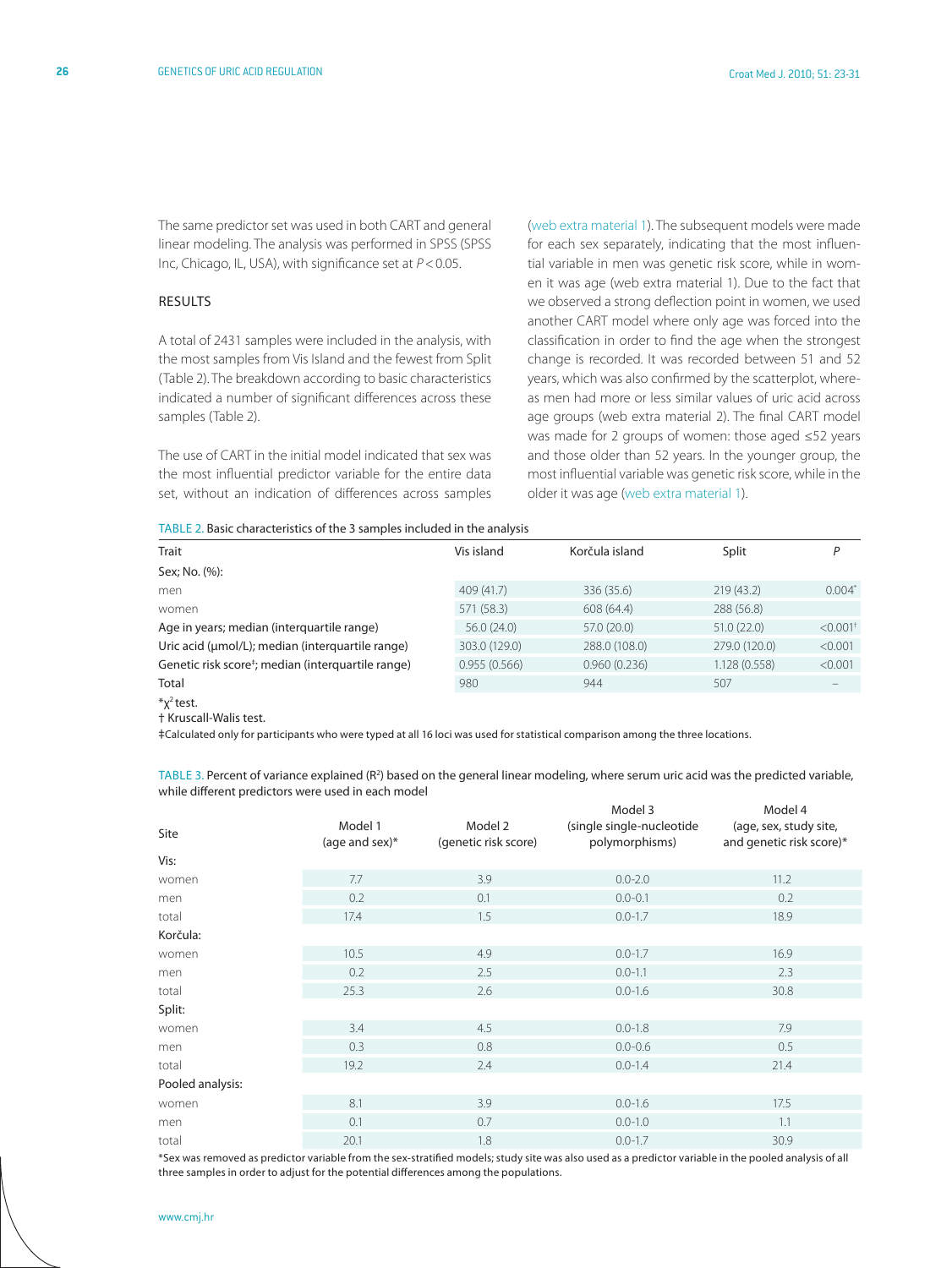General linear models indicated that age and sex were strong predictors, with as much as 20.1% of explained variance in the pooled model (Table 3). Genetic risk score alone explained up to 4.9% of variance in women and 2.5% in men, while single SNPs explained up to 2% in women and 1.1% in men (Table 3). Finally, the model with 4 predictors explained a total of 30.9% of variance in pooled analysis (Table 3).

#### Discussion

This study demonstrated that serum uric acid had relatively high percent of explained variance based on the SNP information. Similar studies report very low percent of variance, usually less than a single percent (46). This suggests that SNPs might not be the best approach to utilize genomic information or that there is greater likelihood of the common disease rare variant hypothesis, which implies that most of genetic variation is due to rare genetic variants. Regardless on the mechanism, this study also shows an interesting age and sex modifying effects. Classification and regression tree results in our study showed that genetic risk score was the most important variable for prediction of serum uric acid concentration in men, while general linear modeling suggested lower overall variance. We also found a strong modifying effect of age in women, meaning that for women 52 years old or younger the most important variable was genetic risk score, while in the older group it was age. Such results were reported before for uric acid, suggesting strong sex-related and sex-and-age-related stratification and likely differential metabolism determinants and uric acid role (10,47-49). Furthermore, previous studies often reported rather complex metabolic pathways of uric acid with numerous links, including high correlation to some other traditional cardiovascular risks (50).

The use of any single SNP in this study suggested that most of the association between SNPs and uric acid had very low percent of explained variance, despite the significant association of some of these SNPs with uric acid, reported in previous studies (10). The application of genetic risk score increased these figures, suggesting that it could substantially improve the estimates of variance used in genetic epidemiology (51). The main advantage of genetic risk score use is closely related to the predicted genetic architecture of complex traits. Currently we believe that complex traits are determined by a large number of genetic influences of small effect. The association of any single SNP with the complex trait is likely to explain just a small amount of variance, usually not reaching more than a few percents (even for the SNPs that show significant associations with the investigated trait) (10). However, a methodological step forward is the use of large number of SNPs, which are expected to increase the amount of variance when compared with single SNP approach (51). However, the existing genotyping and computational resources might still be insufficient to use genetic risk scores at a sufficient level (52). A simulation study suggested that even the use of a rather broad set of 1000 markers in a case-control study with 10 000 samples provided a relative risk of only 1.04 (52), which is currently considered as a very low risk in traditional epidemiological studies. Therefore, it seems that the predictability of uric acid based on the currently available genomic information is very low, which is similar to most human quantitative traits (51). One of the exciting possibilities could be to calculate the risk scores on all available genomic information, thus producing a hypothetical maximum percent of variance for any given trait. However, the

main disadvantage of this approach is related to the fact that genetic risk score calculation completely ignores possible interaction between various genes, which are likely present and important in human genome (53).

Two analytic approaches were employed in this study – classification and regression tree and general linear modeling. The first method is often used for its speed, logical simplicity, and general data mining tasks, in cases when there is little *a priori* knowledge or any coherent set of theories or predictions about which variables are related and how (54). This is an often-encountered situation in genetic epidemiology, and even more in the new approaches of systems biology, where a lot of studies are hypothesis-free and hypothesis-generating. This is the case even with the genome-wide association study, which is actually a data mining equivalent since no prior hypothesis is set and a number of available genetic markers are associated with an outcome variable of interest. Such an approach offers a unique opportunity to discover completely new and unexpected pathways and other modifiers, as it provides a measure for association of the investigated trait with every available SNP marker. However, each genome-wide association study must be considered as a hypothesis-generation only, and requires at least 2 following steps – replication study and further follow-up (bioinformatics or a functional genomics study). This study was based on 3 similar populations, which allowed both stratified and pooled analysis. The similarity of the general pattern of uric acid prediction in all 3 samples makes it likely that this is very close to the real uric acid pattern, thus supporting the results and conclusion presented here.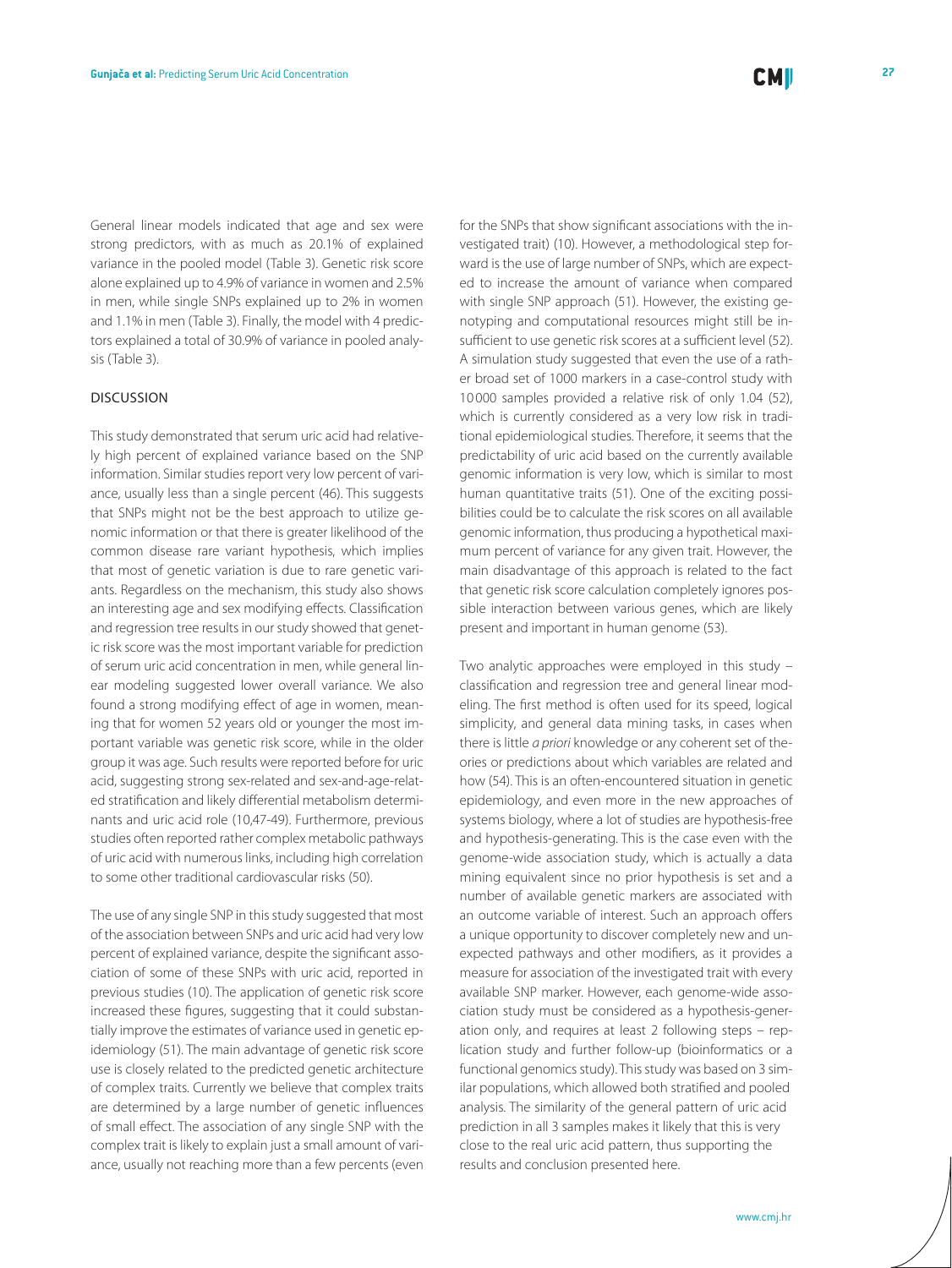The second approach, general linear modeling, provides a more traditional measure that should always be reported with genome-wide association results – the percent of variance explained by genetic factor(s). Although this method offers a range of advantages over the bivariate statistics, it also has certain limitations, such as the problem of shared variance, when 2 or more loci may have the same pathway and the introduction of additional loci does not bring in further useful information. The indication of the shared variance is seen in the cases where the sum of variance explained by all individual loci does not add up to the total variance explained by the genetic risk scores. This study also shows a substantial amount of shared variance, which may be attributable to the fact that some genes were represented by more than one SNP or it could be due to similar metabolic actions of some of these genes. A step forward in the clearing out the amount of shared variance could be performed in a multi-level approach, where percent of variance is correlated with linkage disequilibrium between markers and then compared with their interaction, thus helping to understand the pathways between and among various loci in serum uric acid determination.

The genetic determination of uric acid seems to fit well into the polygenic trait theory, where a number of genes are expected to influence a single trait (55). However, uric acid also seems to be under strong single gene effect of SL-C2A9, which was described to explain up to 5% of variance of uric acid in women (10). Due to this, uric acid seems to be a good candidate for genetic studies that describe the determination of complex human traits. Furthermore, it offers the increased chances for the development of various diagnostic and treatment opportunities for individuals who suffer symptoms of gout (11).

The limitations of this study include possible differences in some features of the 3 samples, which could have affected the results (in terms of dietary pattern, possible other exposures, and random effects). There is also much smaller interquartile range of genetic risk score in Korčula sample than in the other 2 samples. The calculation of the genetic risk score could have overestimated the percent of variance due to possible shared variance by 2 or more alleles. Furthermore, the genetic risk scores were based on an uneven number of SNPs, which could have affected the results. However, similarity of the general pattern of variance explained among all 3 samples suggests that there might be similar mechanisms that include the genetic effects on serum concentrations of uric acid. Finally, the results could have been affected by the varying extent of

relatedness among participants, since it is likely that individuals from isolated populations share higher percent of genetic and environmental factors than those from the outbred, control population. Despite the limitations, this study confirms some previous suggestions of strong sexrelated differences in genetic determination of serum uric acid concentration. Although the overall level of explained variance and also predictive value of genetic factors was low, uric acid seems to be among the human quantitative traits that show high percent of variance, reaching values close to 5% in women.

#### Acknowledgments

The studies in the Croatian islands were supported through the grants from the Medical Research Council UK to Alan F. Wright, Harry Campbell, and Igor Rudan; and Ministry of Science, Education and Sport of the Republic of Croatia to I. R. (No. 216-1080315-0302). The authors collectively thank a large number of individuals for their individual help in obtaining funding support, organizing, planning, and carrying out the field work related to the project, and for assistance with data management, analysis, and interpretation: the teams from the Medical Research Council Human Genetics Unit in Edinburgh and The University of Edinburgh, UK, led by Professors Nicholas D. Hastie, Alan Wright, and Harry Campbell, including Caroline Hayward and Veronique Vitart (for funding support, intellectual input in study design, and their role in data management, analysis, and interpretation); Professor Pavao Rudan and the staff of the Institute for Anthropological Research in Zagreb, Croatia (organization of the field work, anthropometric and physiological measurements, and DNA extraction in Vis); Professor Stipan Janković and the staff of the University of Split Medical School (organization of the field work, anthropometric and physiological measurements, and DNA extraction in Korčula and Split); Professor Ariana Vorko-Jović and the staff and medical students of the Andrija Štampar School of Public Health of the Medical School, University of Zagreb, Croatia (questionnaires, genealogical reconstruction, and data entry in Vis and Korčula); Dr Branka Salzer from the biochemistry lab "Salzer," Croatia (measurements of biochemical traits in Vis and Korčula); local general practitioners and nurses (recruitment and communication with the study population); and the employees of several other Croatian institutions who participated in the field work, including but not limited to the University of Rijeka; Croatian Institute of Public Health; Institutes of Public Health in Split and Dubrovnik. SNP Genotyping of the Vis samples was carried out by the Genetics Core Laboratory at the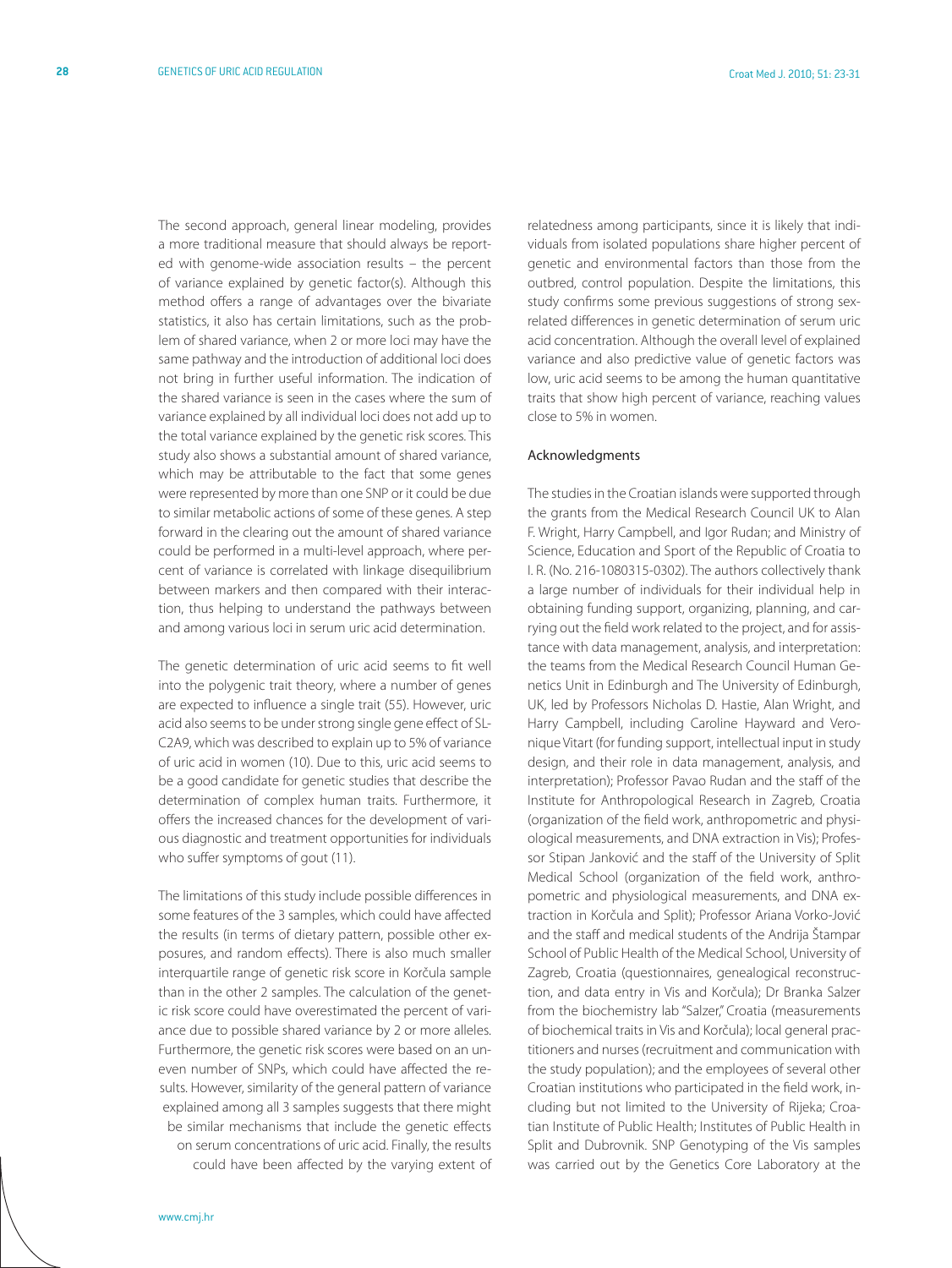Wellcome Trust Clinical Research Facility, WGH, Edinburgh; of the Korčula samples by the Genotyping Institute in Munich, Germany; and of the Split samples by AROS company in Aarhus, Denmark.

I. R. is the executive editor in the CMJ. To ensure that any possible conflict of interest has been addressed, this article was reviewed according to best practice guidelines of international editorial organizations.

#### References

- 1 Johnson RJ, Titte S, Cade JR, Rideout BA, Oliver WJ. Uric acid, evolution and primitive cultures. Semin Nephrol. 2005;25:3-8[.](http://www.ncbi.nlm.nih.gov/sites/entrez?cmd=Retrieve&db=PubMed&list_uids=15660328&dopt=Abstrac) [Medline:15660328](http://www.ncbi.nlm.nih.gov/sites/entrez?cmd=Retrieve&db=PubMed&list_uids=15660328&dopt=Abstrac) [doi:10.1016/j.semnephrol.2004.09.002](http://dx.doi.org/10.1016/j.semnephrol.2004.09.002)
- 2 Dehghan A, van Hoek M, Sijbrands EJ, Hofman A, Witteman JC. High serum uric acid as a novel risk factor for type 2 diabetes. Diabetes Care. 2008;31:361-2[. Medline:17977935](http://www.ncbi.nlm.nih.gov/sites/entrez?cmd=Retrieve&db=PubMed&list_uids=17977935&dopt=Abstrac) [doi:10.2337/](http://dx.doi.org/10.2337/dc07-1276) [dc07-1276](http://dx.doi.org/10.2337/dc07-1276)
- 3 Johnson RJ, Gaucher EA, Sautin YY, Henderson GN, Angerhofer AJ, Benner SA. The planetary biology of ascorbate and uric acid and their relationship with the epidemic of obesity and cardiovascular disease. Med Hypotheses. 2008;71:22-31[. Medline:18331782](http://www.ncbi.nlm.nih.gov/sites/entrez?cmd=Retrieve&db=PubMed&list_uids=18331782&dopt=Abstrac) [doi:10.1016/j.mehy.2008.01.017](http://dx.doi.org/10.1016/j.mehy.2008.01.017)
- 4 Boffetta P, Nordenvall C, Nyrén O, Ye W. A prospective study of gout and cancer. Eur J Cancer Prev. 2009;18:127-32[. Medline:19337060](http://www.ncbi.nlm.nih.gov/sites/entrez?cmd=Retrieve&db=PubMed&list_uids=19337060&dopt=Abstrac) [doi:10.1097/CEJ.0b013e328313631a](http://dx.doi.org/10.1097/CEJ.0b013e328313631a)
- 5 Seet RC, Kasiman K, Gruber J, Tang SY, Wong MC, Chang HM, et al. Is uric acid protective or deleterious in acute ischemic stroke? A prospective cohort study. Atherosclerosis. 2009 Aug 14. [Epub ahead of print].
- 6 De Vera M, Rahman MM, Rankin J, Kopec J, Gao X, Choi H. Gout and the risk of Parkinson's disease: a cohort study. Arthritis Rheum. 2008;59:1549-54[. Medline:18975349](http://www.ncbi.nlm.nih.gov/sites/entrez?cmd=Retrieve&db=PubMed&list_uids=18975349&dopt=Abstrac) [doi:10.1002/art.24193](http://dx.doi.org/10.1002/art.24193)
- Baillie JK, Bates MG, Thompson AA, Waring WS, Partridge RW, Schnopp MF, et al. Endogenous urate production augments plasma antioxidant capacity in healthy lowland subjects exposed to high altitude. Chest. 2007;131:1473-8. [Medline:17494796](http://www.ncbi.nlm.nih.gov/sites/entrez?cmd=Retrieve&db=PubMed&list_uids=17494796&dopt=Abstrac) [doi:10.1378/chest.06-2235](http://dx.doi.org/10.1378/chest.06-2235)
- 8 Morton NE. Genetics of hyperuricemia in families with gout. Am J Med Genet. 1979;4:103-6[. Medline:495648](http://www.ncbi.nlm.nih.gov/sites/entrez?cmd=Retrieve&db=PubMed&list_uids=495648&dopt=Abstrac) [doi:10.1002/](http://dx.doi.org/10.1002/ajmg.1320040112) [ajmg.1320040112](http://dx.doi.org/10.1002/ajmg.1320040112)
- 9 Li S, Sanna S, Maschio A, Busonero F, Usala G, Mulas A, et al. The GLUT9 gene is associated with serum uric acid levels in Sardinia and Chianti cohorts. PLoS Genet. 2007;3:e194. [Medline:17997608](http://www.ncbi.nlm.nih.gov/sites/entrez?cmd=Retrieve&db=PubMed&list_uids=17997608&dopt=Abstrac) [doi:10.1371/journal.pgen.0030194](http://dx.doi.org/10.1371/journal.pgen.0030194)
- 10 Vitart V, Rudan I, Hayward C, Gray NK, Floyd J, Palmer CN. etal. SLC2A9 is a newly identified urate transporter influencing serum urate concentration, urate excretion and gout. Nat Genet. 2008;40:437-42. [Medline:18327257](http://www.ncbi.nlm.nih.gov/sites/entrez?cmd=Retrieve&db=PubMed&list_uids=18327257&dopt=Abstrac) [doi:10.1038/ng.106](http://dx.doi.org/10.1038/ng.106)
- 11 Dehghan A, Köttgen A, Yang Q, Hwang SJ, Kao WL, Rivadeneira F, et al. Association of three genetic loci with uric acid concentration and risk of gout: a genome-wide association study. Lancet. 2008;372:1953-6[. Medline:18834626](http://www.ncbi.nlm.nih.gov/sites/entrez?cmd=Retrieve&db=PubMed&list_uids=18834626&dopt=Abstrac) [doi:10.1016/S0140-](http://dx.doi.org/10.1016/S0140-6736(08)61343-4) [6736\(08\)61343-4](http://dx.doi.org/10.1016/S0140-6736(08)61343-4)
- 12 Phay JE, Hussain HB, Moley JF. Cloning and expression analysis of a novel member of the facilitative glucose transporter family, SLC2A9 (GLUT9). Genomics. 2000;66:217-20[. Medline:10860667](http://www.ncbi.nlm.nih.gov/sites/entrez?cmd=Retrieve&db=PubMed&list_uids=10860667&dopt=Abstrac) [doi:10.1006/geno.2000.6195](http://dx.doi.org/10.1006/geno.2000.6195)
- 13 Seatter MJ, De la Rue SA, Porter LM, Gould GW. QLS motif in transmembrane helix VII of the glucose transporter family interacts with the C-1 position of D-glucose and is involved in substrate selection at the exofacial binding site. Biochemistry. 1998;37:1322- 6. [Medline:9477959](http://www.ncbi.nlm.nih.gov/sites/entrez?cmd=Retrieve&db=PubMed&list_uids=9477959&dopt=Abstrac) [doi:10.1021/bi972322u](http://dx.doi.org/10.1021/bi972322u)
- 14 Augustin R, Carayannopoulos MO, Dowd LO, Phay JE, Moley JF, Moley KH. Identification and characterization of human glucose transporter-like protein-9 (GLUT9): alternative splicing alters trafficking. J Biol Chem. 2004;279:16229-36. [Medline:14739288](http://www.ncbi.nlm.nih.gov/sites/entrez?cmd=Retrieve&db=PubMed&list_uids=14739288&dopt=Abstrac) [doi:10.1074/jbc.M312226200](http://dx.doi.org/10.1074/jbc.M312226200)
- 15 Richardson S, Neama G, Phillips T, Bell S, Carter SD, Moley KH, et al. Molecular characterization and partial cDNA cloning of facilitative glucose transporters expressed in human articular chondrocytes; stimulation of 2-deoxyglucose uptake by IGF-I and elevated MMP-2 secretion by glucose deprivation. Osteoarthritis Cartilage. 2003;11:92-101. [Medline:12554125](http://www.ncbi.nlm.nih.gov/sites/entrez?cmd=Retrieve&db=PubMed&list_uids=12554125&dopt=Abstrac) [doi:10.1053/joca.2002.0858](http://dx.doi.org/10.1053/joca.2002.0858)
- 16 Kolz M, Johnson T, Sanna S, Teumer A, Vitart V, Perola M, et al. Meta-analysis of 28,141 individuals identifies common variants within five new loci that influence uric acid concentrations. PLoS Genet. 2009;5:e1000504[. Medline:19503597](http://www.ncbi.nlm.nih.gov/sites/entrez?cmd=Retrieve&db=PubMed&list_uids=19503597&dopt=Abstrac) [doi:10.1371/journal.](http://dx.doi.org/10.1371/journal.pgen.1000504) [pgen.1000504](http://dx.doi.org/10.1371/journal.pgen.1000504)
- 17 Rudan I, Campbell H, Rudan P. Genetic epidemiological studies of eastern Adriatic Island isolates, Croatia: objective and strategies. Coll Antropol. 1999;23:531-46[. Medline:10646227](http://www.ncbi.nlm.nih.gov/sites/entrez?cmd=Retrieve&db=PubMed&list_uids=10646227&dopt=Abstrac)
- 18 Rudan I. Health effects of human population isolation and admixture. Croat Med J. 2006;47:526-31. [Medline:16909449](http://www.ncbi.nlm.nih.gov/sites/entrez?cmd=Retrieve&db=PubMed&list_uids=16909449&dopt=Abstrac)
- 19 Vitart V, Biloglav Z, Hayward C, Janicijevic B, Smolej-Narancic N, Barac L, et al. 3000 years of solitude: extreme differentiation in the island isolates of Dalmatia, Croatia. Eur J Hum Genet. 2006;14:478- 87[. Medline:16493443](http://www.ncbi.nlm.nih.gov/sites/entrez?cmd=Retrieve&db=PubMed&list_uids=16493443&dopt=Abstrac) [doi:10.1038/sj.ejhg.5201589](http://dx.doi.org/10.1038/sj.ejhg.5201589)
- 20 Rudan I. The land of 1000 islands. Croat Med J. 2006;47:523-5.
- 21 Rudan I, Biloglav Z, Carothers AD, Wright AF, Campbell H. Strategy for mapping quantitative trait loci (QTL) by using human metapopulations. Croat Med J. 2006;47:532-42[. Medline:16909450](http://www.ncbi.nlm.nih.gov/sites/entrez?cmd=Retrieve&db=PubMed&list_uids=16909450&dopt=Abstrac)
- 22 Polasek O, Kolcic I, Smoljanovic A, Stojanovic D, Grgic M, Ebling B, et al. Demonstrating reduced environmental and genetic diversity in human isolates by analysis of blood lipid levels. Croat Med J. 2006;47:649-55. [Medline:16909463](http://www.ncbi.nlm.nih.gov/sites/entrez?cmd=Retrieve&db=PubMed&list_uids=16909463&dopt=Abstrac)
- 23 Smoljanovic A, Vorko-Jovic A, Kolcic I, Bernat R, Stojanovic D, Polasek O. Micro-scale socioeconomic inequalities and health indicators in a small isolated community of Vis Island, Croatia.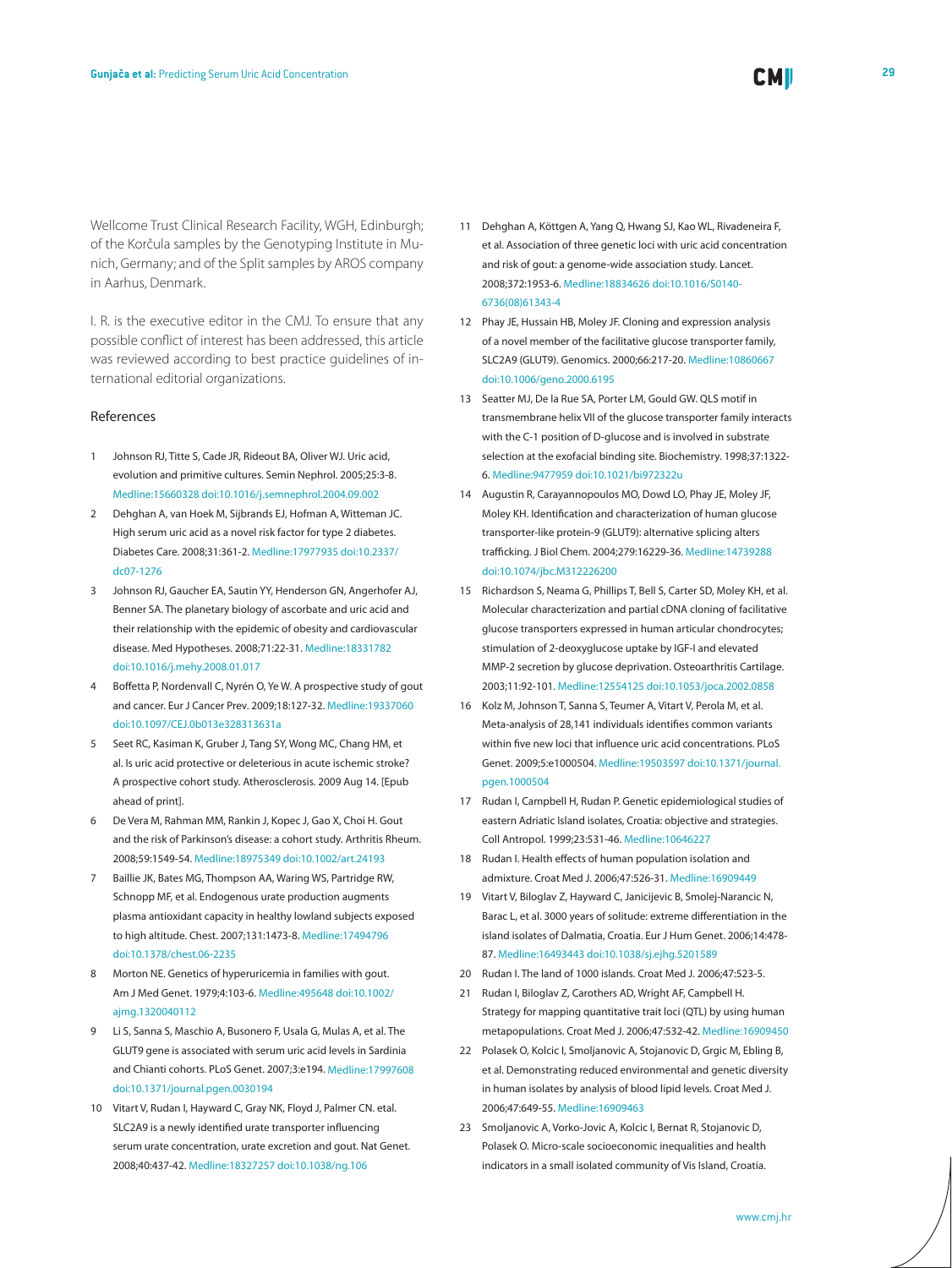Croat Med J. 2007;48:734-40. [Medline:17948960](http://www.ncbi.nlm.nih.gov/sites/entrez?cmd=Retrieve&db=PubMed&list_uids=17948960&dopt=Abstrac)

- 24 Kolcic I, Vorko-Jovic A, Salzer B, Smoljanovic M, Kern J, Vuletic S. Metabolic syndrome in a metapopulation of Croatian island isolates. Croat Med J. 2006;47:585-92[. Medline:16909456](http://www.ncbi.nlm.nih.gov/sites/entrez?cmd=Retrieve&db=PubMed&list_uids=16909456&dopt=Abstrac)
- 25 Rudan I, Padovan M, Rudan D, Campbell H, Biloglav Z, Janicjevic B, et al. Inbreeding and nephrolithiasis in Croatian island isolates. Coll Antropol. 2002;26:11-21[. Medline:12137291](http://www.ncbi.nlm.nih.gov/sites/entrez?cmd=Retrieve&db=PubMed&list_uids=12137291&dopt=Abstrac)
- 26 Carothers AD, Rudan I, Kolcic I, Polasek O, Hayward C, Wright AF, et al. Estimating human inbreeding coefficients: comparison of genealogical and marker heterozygosity approaches. Ann Hum Genet. 2006;70:666-76. [Medline:16907711](http://www.ncbi.nlm.nih.gov/sites/entrez?cmd=Retrieve&db=PubMed&list_uids=16907711&dopt=Abstrac) [doi:10.1111/j.1469-](http://dx.doi.org/10.1111/j.1469-1809.2006.00263.x) [1809.2006.00263.x](http://dx.doi.org/10.1111/j.1469-1809.2006.00263.x)
- 27 Rudan I, Carothers AD, Polasek O, Hayward C, Vitart V, Biloglav Z, et al. Quantifying the increase in average human heterozygosity due to urbanisation. Eur J Hum Genet. 2008;16:1097-102[.](http://www.ncbi.nlm.nih.gov/sites/entrez?cmd=Retrieve&db=PubMed&list_uids=18322453&dopt=Abstrac) [Medline:18322453](http://www.ncbi.nlm.nih.gov/sites/entrez?cmd=Retrieve&db=PubMed&list_uids=18322453&dopt=Abstrac) [doi:10.1038/ejhg.2008.48](http://dx.doi.org/10.1038/ejhg.2008.48)
- 28 McQuillan R, Leutenegger AL, Abdel-Rahman R, Franklin CS, Pericic M, Barac-Lauc L, et al. Runs of homozygosity in European populations. Am J Hum Genet. 2008;83:359-72[. Medline:18760389](http://www.ncbi.nlm.nih.gov/sites/entrez?cmd=Retrieve&db=PubMed&list_uids=18760389&dopt=Abstrac) [doi:10.1016/j.ajhg.2008.08.007](http://dx.doi.org/10.1016/j.ajhg.2008.08.007)
- 29 Campbell H, Carothers AD, Rudan I, Hayward C, Biloglav Z, Barac L, et al. Effects of genome-wide heterozygosity on a range of biomedically relevant human quantitative traits. Hum Mol Genet. 2007;16:233-41[. Medline:17220173](http://www.ncbi.nlm.nih.gov/sites/entrez?cmd=Retrieve&db=PubMed&list_uids=17220173&dopt=Abstrac) [doi:10.1093/hmg/ddl473](http://dx.doi.org/10.1093/hmg/ddl473)
- 30 Pulanic D, Polasek O, Petrovecki M, Vorko-Jovic A, Pericic M, Lauc LB, et al. Effects of isolation and inbreeding on human quantitative traits: an example of biochemical markers of hemostasis and inflammation. Hum Biol. 2008;80:513-33. [Medline:19341321](http://www.ncbi.nlm.nih.gov/sites/entrez?cmd=Retrieve&db=PubMed&list_uids=19341321&dopt=Abstrac) [doi:10.3378/1534-6617-80.5.513](http://dx.doi.org/10.3378/1534-6617-80.5.513)
- 31 Johansson A, Marroni F, Hayward C, Franklin CS, Kirichenko AV, Jonasson I, et al. Common variants in the JAZF1 gene associated with height identified by linkage and genome-wide association analysis. Hum Mol Genet. 2009;18:373-80. [Medline:18952825](http://www.ncbi.nlm.nih.gov/sites/entrez?cmd=Retrieve&db=PubMed&list_uids=18952825&dopt=Abstrac) [doi:10.1093/hmg/ddn350](http://dx.doi.org/10.1093/hmg/ddn350)
- 32 Polasek O, Marusic A, Rotim K, Hayward C, Vitart V, Huffman J, et al. Genome-wide association study of anthropometric traits in Korcula Island, Croatia. Croat Med J. 2009;50:7-16. [Medline:19260139](http://www.ncbi.nlm.nih.gov/sites/entrez?cmd=Retrieve&db=PubMed&list_uids=19260139&dopt=Abstrac) [doi:10.3325/cmj.2009.50.7](http://dx.doi.org/10.3325/cmj.2009.50.7)
- 33 Repapi E, Sayers I, Wain LV, Burton PR, Johnson T, Obeidat M. Genome-wide association study identifies five loci associated with lung function. Nat Genet. 2010;42:36-44. [Medline:20010834](http://www.ncbi.nlm.nih.gov/sites/entrez?cmd=Retrieve&db=PubMed&list_uids=20010834&dopt=Abstrac) [doi:10.1038/ng.501](http://dx.doi.org/10.1038/ng.501)
- 34 Kottgen A, Pattaro C, Boger CA, Fuchsberger C, Olden M, Glazer NL, et al. Multiple new loci associated with kidney function and chronic kidney disease: The CKDGen consortium. Nat Genet. Forthcoming 2010.
- 35 Dupuis J, Langenberg C, Prokopenko I, Saxena R, Soranzo N, Jackson AU. New genetic loci implicated in fasting glucose homeostasis and their impact on type 2 diabetes risk. Nat Genet. Forthcoming 2010.
- 36 Hicks AA, Pramstaller PP, Johansson A, Vitart V, Rudan I, Ugocsai P, et al. Genetic determinants of circulating sphingolipid concentrations in European populations. PLoS Genet. 2009;5: e1000672[. Medline:19798445](http://www.ncbi.nlm.nih.gov/sites/entrez?cmd=Retrieve&db=PubMed&list_uids=19798445&dopt=Abstrac) [doi:10.1371/journal.pgen.1000672](http://dx.doi.org/10.1371/journal.pgen.1000672)
- 37 Aulchenko YS, Ripatti S, Lindqvist I, Boomsma D, Heid IM, Pramstaller PP, et al. Loci influencing lipid levels and coronary heart disease risk in 16 European population cohorts. Nat Genet. 2009;41:47-55. [Medline:19060911](http://www.ncbi.nlm.nih.gov/sites/entrez?cmd=Retrieve&db=PubMed&list_uids=19060911&dopt=Abstrac) [doi:10.1038/ng.269](http://dx.doi.org/10.1038/ng.269)
- 38 Igl W, Johansson A, Wilson JF, Wild SH, Polasek O, Hayward C, et al. Modeling of environmental effects in genome-wide association studies identifies SLC2A2 and HP as novel loci influencing serum cholesterol levels. PLoS Genet. 2010;6:e1000798[.](http://www.ncbi.nlm.nih.gov/sites/entrez?cmd=Retrieve&db=PubMed&list_uids=20066028&dopt=Abstrac) [Medline:20066028](http://www.ncbi.nlm.nih.gov/sites/entrez?cmd=Retrieve&db=PubMed&list_uids=20066028&dopt=Abstrac) [doi:10.1371/journal.pgen.1000798](http://dx.doi.org/10.1371/journal.pgen.1000798)
- 39 Pattaro C, Aulchenko YS, Isaacs A, Vitart V, Hayward C, Franklin CS, et al. Genome-wide linkage analysis of serum creatinine in three isolated European populations. Kidney Int. 2009;76:297-306[.](http://www.ncbi.nlm.nih.gov/sites/entrez?cmd=Retrieve&db=PubMed&list_uids=19387472&dopt=Abstrac) [Medline:19387472](http://www.ncbi.nlm.nih.gov/sites/entrez?cmd=Retrieve&db=PubMed&list_uids=19387472&dopt=Abstrac) [doi:10.1038/ki.2009.135](http://dx.doi.org/10.1038/ki.2009.135)
- 40 Knezevic A, Polasek O, Gornik O, Rudan I, Campbell H, Hayward C, et al. Variability, heritability and environmental determinants of human plasma N-glycome. J Proteome Res. 2009;8:694-701[.](http://www.ncbi.nlm.nih.gov/sites/entrez?cmd=Retrieve&db=PubMed&list_uids=19035662&dopt=Abstrac) [Medline:19035662](http://www.ncbi.nlm.nih.gov/sites/entrez?cmd=Retrieve&db=PubMed&list_uids=19035662&dopt=Abstrac) [doi:10.1021/pr800737u](http://dx.doi.org/10.1021/pr800737u)
- 41 Rudan I, Marusic A, Jankovic S, Rotim K, Boban M, Lauc G, et al. "10001 Dalmatians:" Croatia launches its national biobank. Croat Med J. 2009;50:4-6. [Medline:19260138](http://www.ncbi.nlm.nih.gov/sites/entrez?cmd=Retrieve&db=PubMed&list_uids=19260138&dopt=Abstrac) [doi:10.3325/cmj.2009.50.4](http://dx.doi.org/10.3325/cmj.2009.50.4)
- 42 Biloglav Z, Zgaga L, Smoljanovic M, Hayward C, Polasek O, Kolcic I, et al. Historic, demographic, and genetic evidence for increased population frequencies of CCR5Delta32 mutation in Croatian Island isolates after lethal 15th century epidemics. Croat Med J. 2009;50:34-42. [Medline:19260142](http://www.ncbi.nlm.nih.gov/sites/entrez?cmd=Retrieve&db=PubMed&list_uids=19260142&dopt=Abstrac) [doi:10.3325/cmj.2009.50.34](http://dx.doi.org/10.3325/cmj.2009.50.34)
- 43 Zemunik T, Boban M, Lauc G, Jankovic S, Rotim K, Vatavuk Z, et al. Genome-wide association study of biochemical traits in Korcula Island, Croatia. Croat Med J. 2009;50:23-33. [Medline:19260141](http://www.ncbi.nlm.nih.gov/sites/entrez?cmd=Retrieve&db=PubMed&list_uids=19260141&dopt=Abstrac) [doi:10.3325/cmj.2009.50.23](http://dx.doi.org/10.3325/cmj.2009.50.23)
- 44 Pattaro C, Grandi AD, Vitart V, Hayward C, Franke A, Aulchenko YS, et al. A meta-analysis of genome-wide data from five European isolates reveals an association of GABRR2 and SYT1 with serum creatinine level. BMC Med Genet. Forthcoming 2010.
- 45 Purcell S, Neale B, Todd-Brown K, Thomas L, Ferreira MA, Bender D, et al. PLINK: a tool set for whole-genome association and population-based linkage analyses. Am J Hum Genet. 2007;81:559- 75. [Medline:17701901](http://www.ncbi.nlm.nih.gov/sites/entrez?cmd=Retrieve&db=PubMed&list_uids=17701901&dopt=Abstrac) [doi:10.1086/519795](http://dx.doi.org/10.1086/519795)
- 46 Butcher LM, Beck S. Future impact of integrated high-throughput methylome analyses on human health and disease. J Genet Genomics. 2008;35:391-401. [Medline:18640619](http://www.ncbi.nlm.nih.gov/sites/entrez?cmd=Retrieve&db=PubMed&list_uids=18640619&dopt=Abstrac) [doi:10.1016/](http://dx.doi.org/10.1016/S1673-8527(08)60057-0) [S1673-8527\(08\)60057-0](http://dx.doi.org/10.1016/S1673-8527(08)60057-0)
- 47 Alatalo PI, Koivisto HM, Hietala JP, Bloigu RS, Niemela OJ. Genderdependent impacts of body mass index and moderate alcohol consumption on serum uric acid – an index of oxidant stress status? Free Radic Biol Med. 2009;46:1233-8. [Medline:19439211](http://www.ncbi.nlm.nih.gov/sites/entrez?cmd=Retrieve&db=PubMed&list_uids=19439211&dopt=Abstrac) [doi:10.1016/j.freeradbiomed.2009.02.002](http://dx.doi.org/10.1016/j.freeradbiomed.2009.02.002)